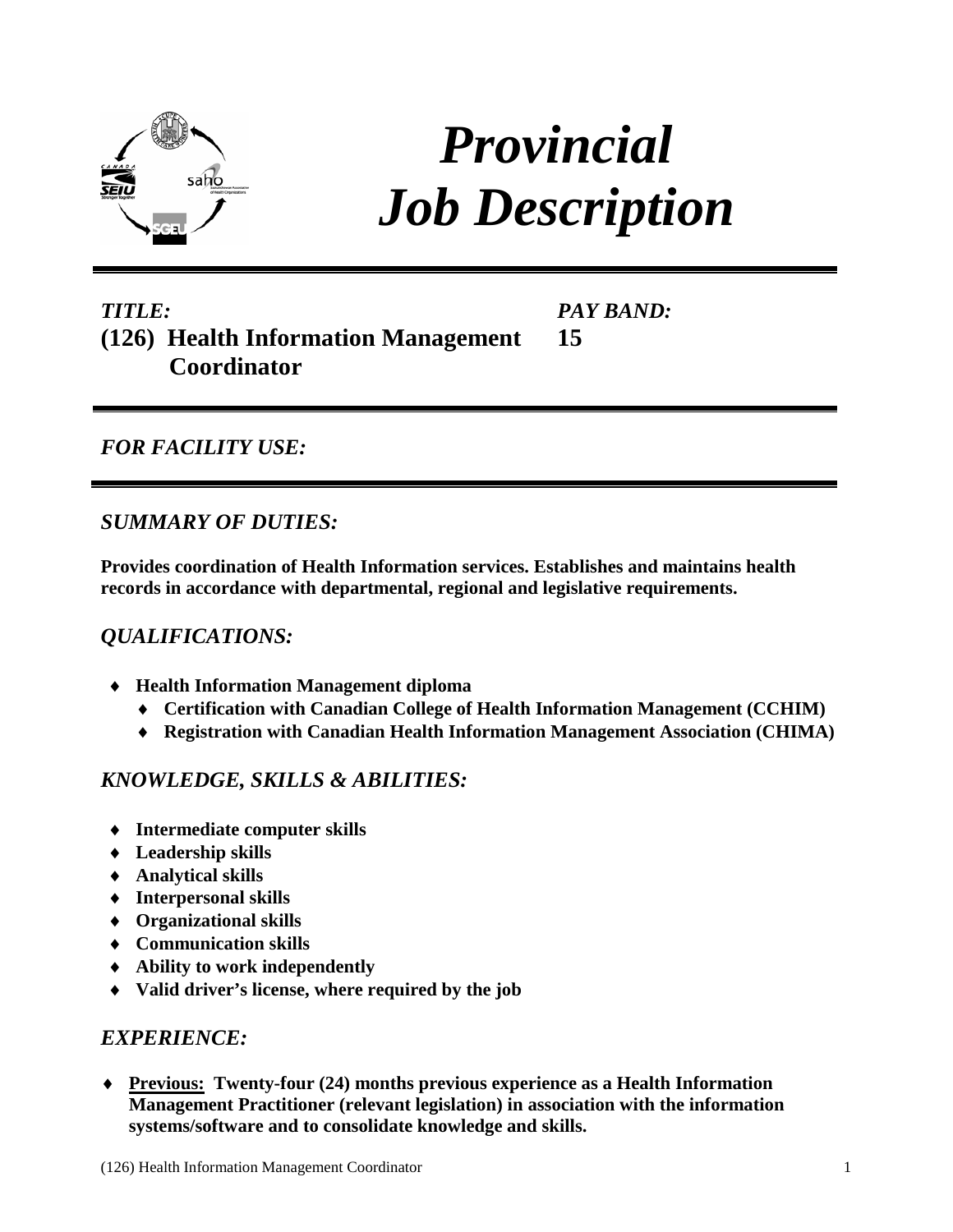## *KEY ACTIVITIES:*

#### **A. Administration / Coordination**

- ♦ **Coordinates department workflow and schedules staff.**
- ♦ **Provides input into hiring and assists with performance appraisals and performance reviews.**
- ♦ **Provides input into department budget.**
- ♦ **Provides guidance and instruction to new staff, physicians and practicum students.**
- ♦ **Conducts Quality Assurance and Quality Control procedures/audits (e.g., medical charts, transcribed materials).**
- ♦ **Develop, revise and review health information policies and procedures.**
- ♦ **Communicates changes in department policies and procedures to physicians/clinicians.**
- ♦ **Prepares/provides/interprets statistical reports.**
- ♦ **Approves clinical forms to ensure standardization.**
- ♦ **Provides technical support for the Health Information Management System (e.g., Mental Health Information System).**
- ♦ **Monitors transcription turnaround times.**

#### **B. Health Records**

- ♦ **Ensures that coding and abstracting of clinical data is completed according to guidelines (e.g., Canadian Institute of Health Information [CIHI]) and department/facility/regional practices.**
- ♦ **Data quality checks are performed to ensure national, provincial and regional coding standards are met.**
- ♦ **Conducts various Quality Assurance edits to ensure data integrity, quality of documentation and clinical efficiency (cost effectiveness of services rendered) have been achieved.**
- ♦ **Responds to written and verbal requests for release of information in accordance with region policies and national/provincial legislation, (e.g., Health Information Protection Act [HIPA], Mental Health Services Act [MHSA]).**
- ♦ **Maintains confidentiality and security of health information.**
- ♦ **Liaises with other departments and outside agencies (e.g., police, lawyers, doctor offices).**
- ♦ **Performs data analysis and compiles statistical reports.**
- ♦ **Assembles and maintains health records charts.**
- ♦ **Performs Quantitative Analysis (e.g., identify and record deficiencies, verify and ensure accuracy of documentation).**
- ♦ **Maintains up-to-date files for incomplete records and deficiencies.**
- ♦ **Assigns charts to appropriate physicians and/or staff for completion.**
- ♦ **Performs incomplete chart count to monitor completion by physicians and issues extensions/suspensions when necessary.**
- ♦ **Transcribes and distributes dictated medical reports.**
- ♦ **Completes admission/separation records (e.g., patients not covered for funding by the Saskatchewan Health Plan).**